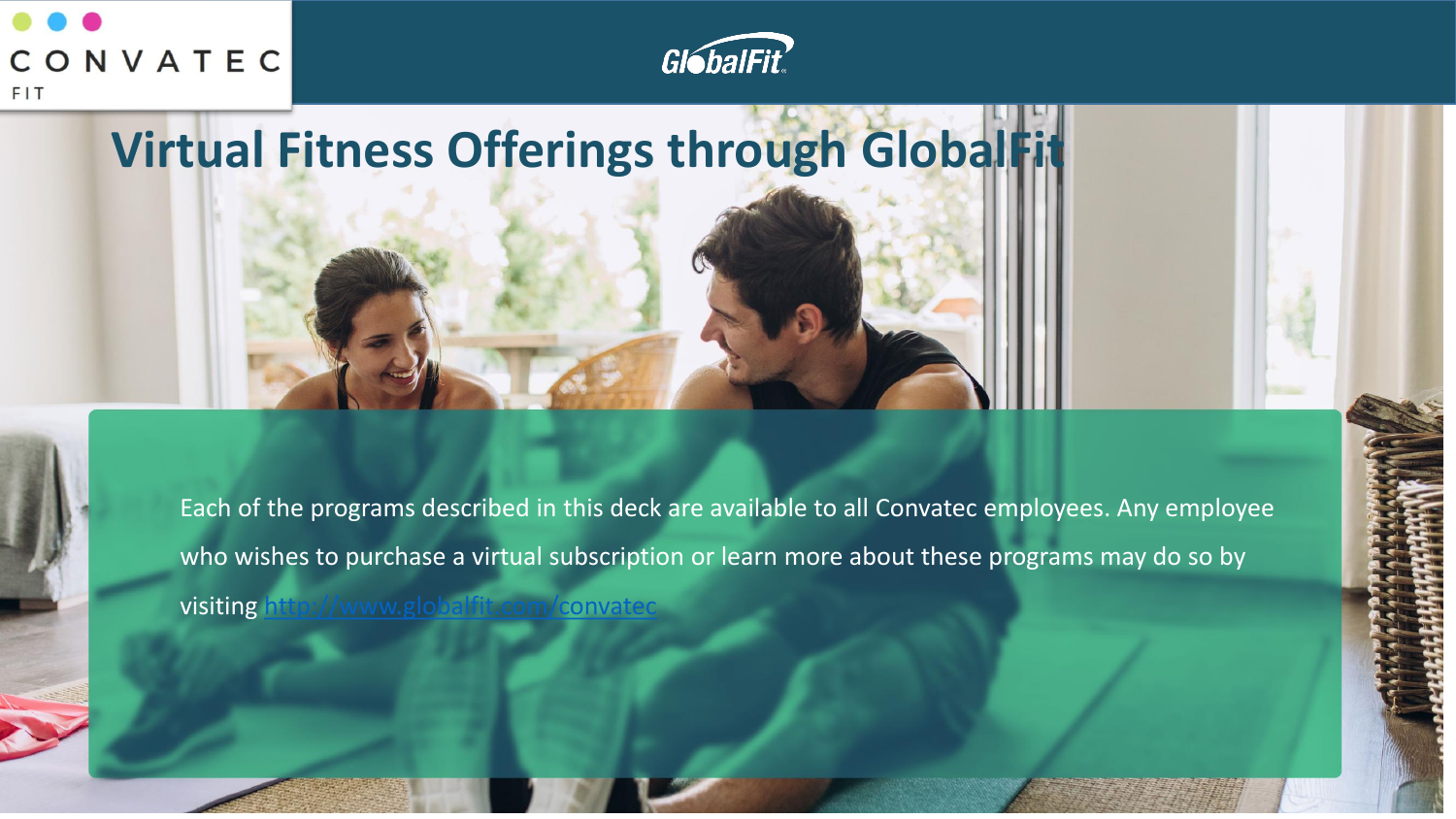

# Les Mills

Group Fitness Classes on Demand



Les Mills On Demand gives you access to world-class group fitness classes that you can play through your home devices and workout in the comfort of your own space. Featuring great music and inspiring instructors, you'll get the motivation you need to work out whenever and wherever you'd like. Choose from a variety of different class types including strength, cardio, cycling and more!

#### Getting Started

- 1 .Purchase and register your account with your special GlobalFit access code.
- 2. Install the app. You will be able to do this once you are done registering.
- 3. Get moving!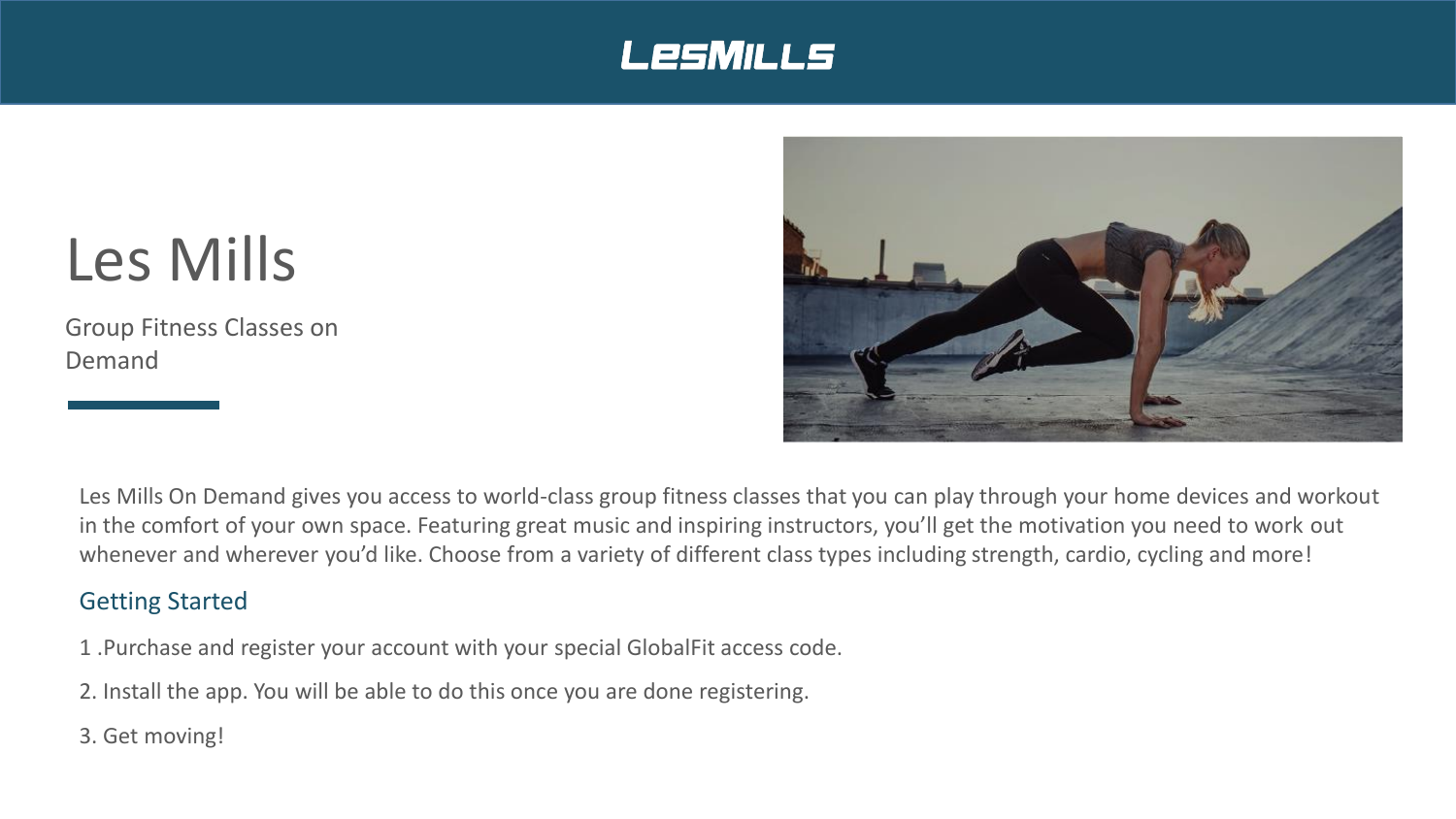

## Honor Yoga Now

Virtual Yoga and Meditation Classes



Honor Yoga Now offers online yoga videos with Honor Yoga's expert instructors offering a variety of classes, instructors and class lengths, plus specialty yoga and meditation classes such as mindfulness, yin yoga, chair yoga, prenatal yoga, core strengthening, how to videos, and more!

#### Getting Started

Honor Yoga Now does not use username and passwords. Once subscribed, you'll receive an automated email with your login link. We recommend bookmarking this link for easy access, this link is unique to you. Simply click the link to login.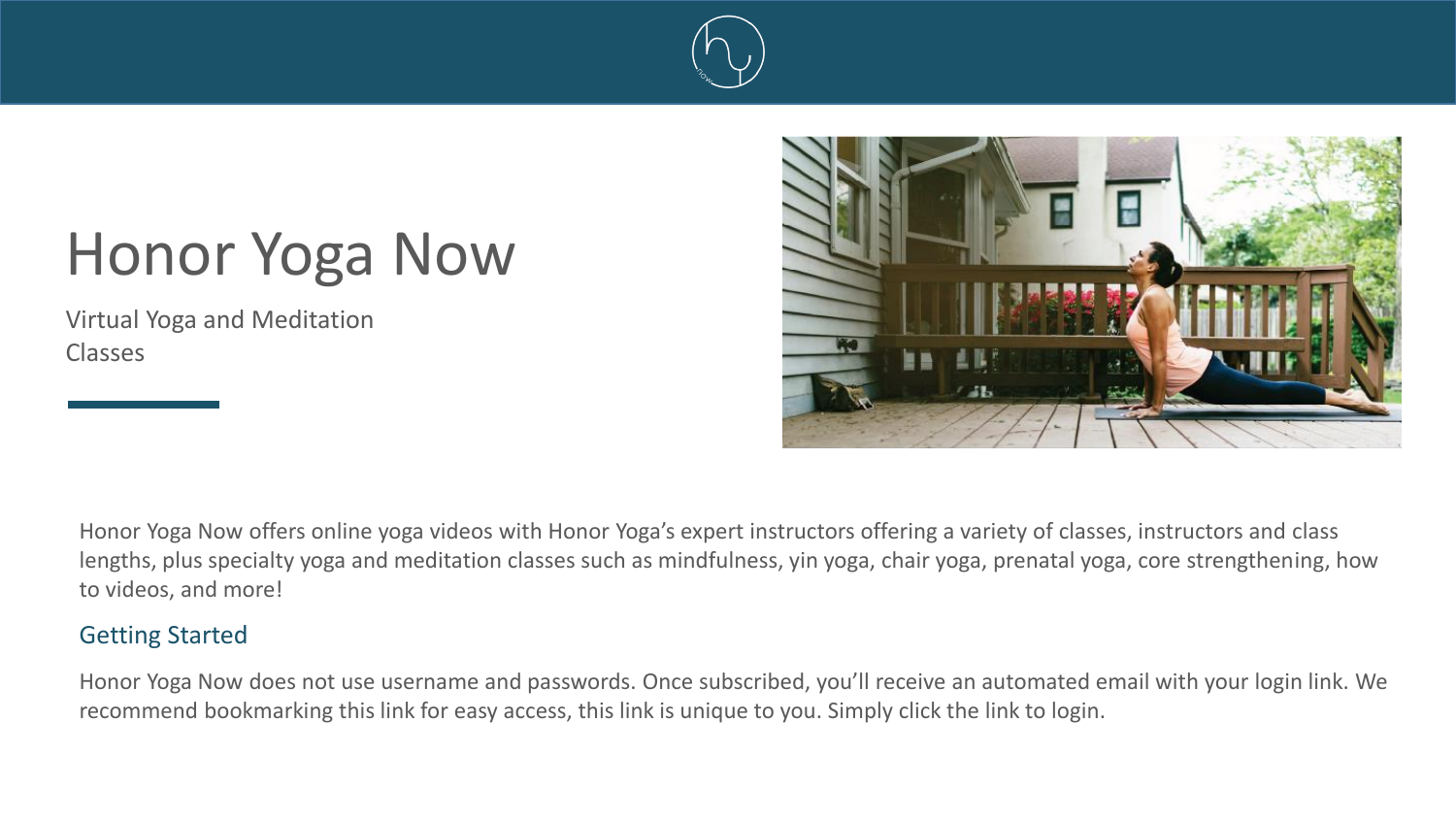



Personalized Online Well-Being Classes



BurnAlong offers personalized online well-being classes and social motivation for everybody. Choose from 1,000+ classes across more than 30 categories including cardio, mindfulness, nutrition, physical therapy and more!

#### Getting Started

After you have purchased a BurnAlong membership through the GlobalFit website, you will receive a welcome email from BurnAlong that will provide your credentials to access the program.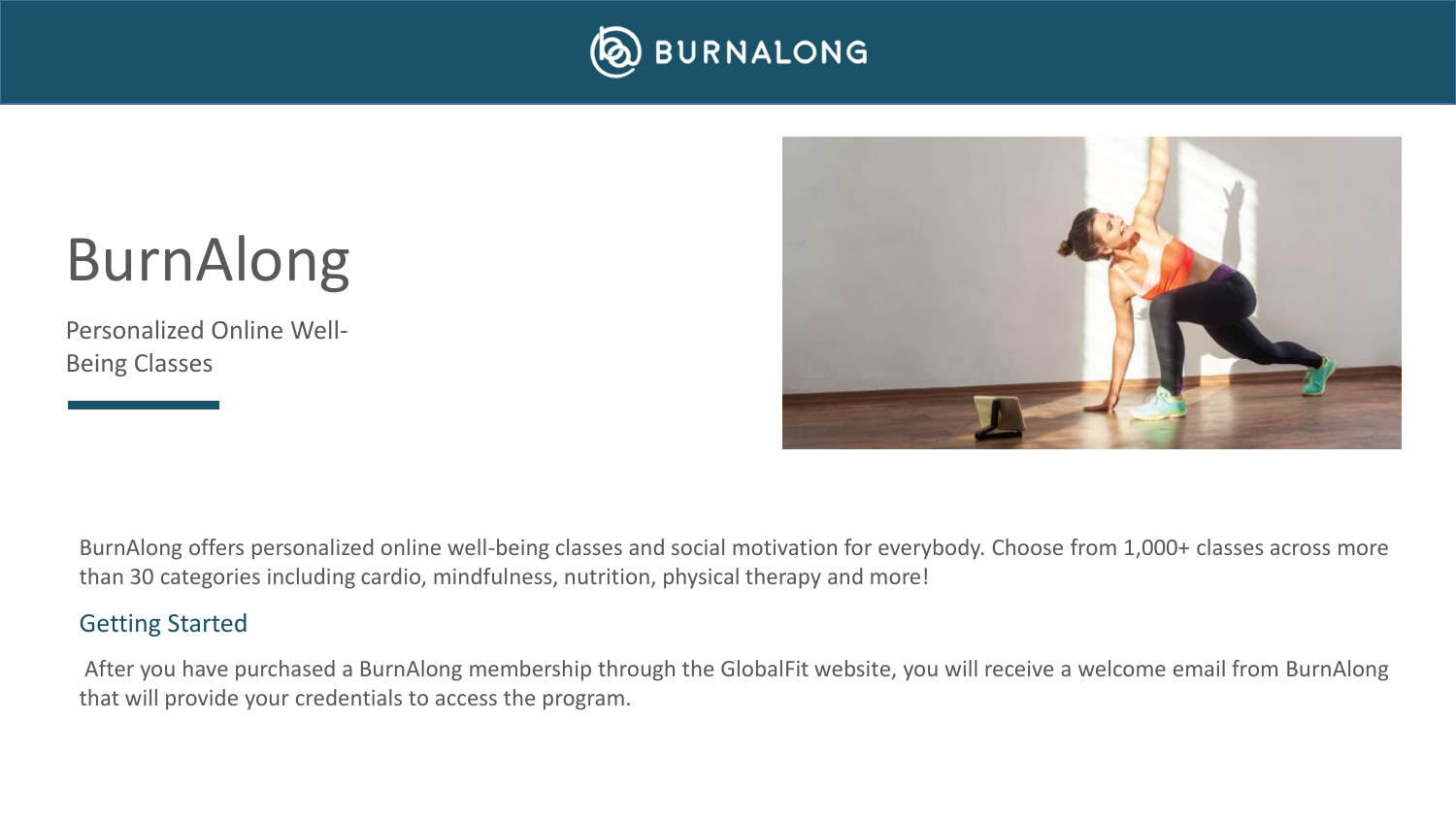

### Forte

Stream live and on-demand boutique fitness classes from top studios worldwide directly to you



Stream live and on-demand boutique fitness classes from top studios worldwide. Choose from a wide variety of cutting-edge workouts to stay fit no matter where you are.

#### Getting Started

Once you have purchased a Forte Fitness Membership Discount Code through GlobalFit you will receive an email with instructions on how to finish setup and registration on the Forte platform.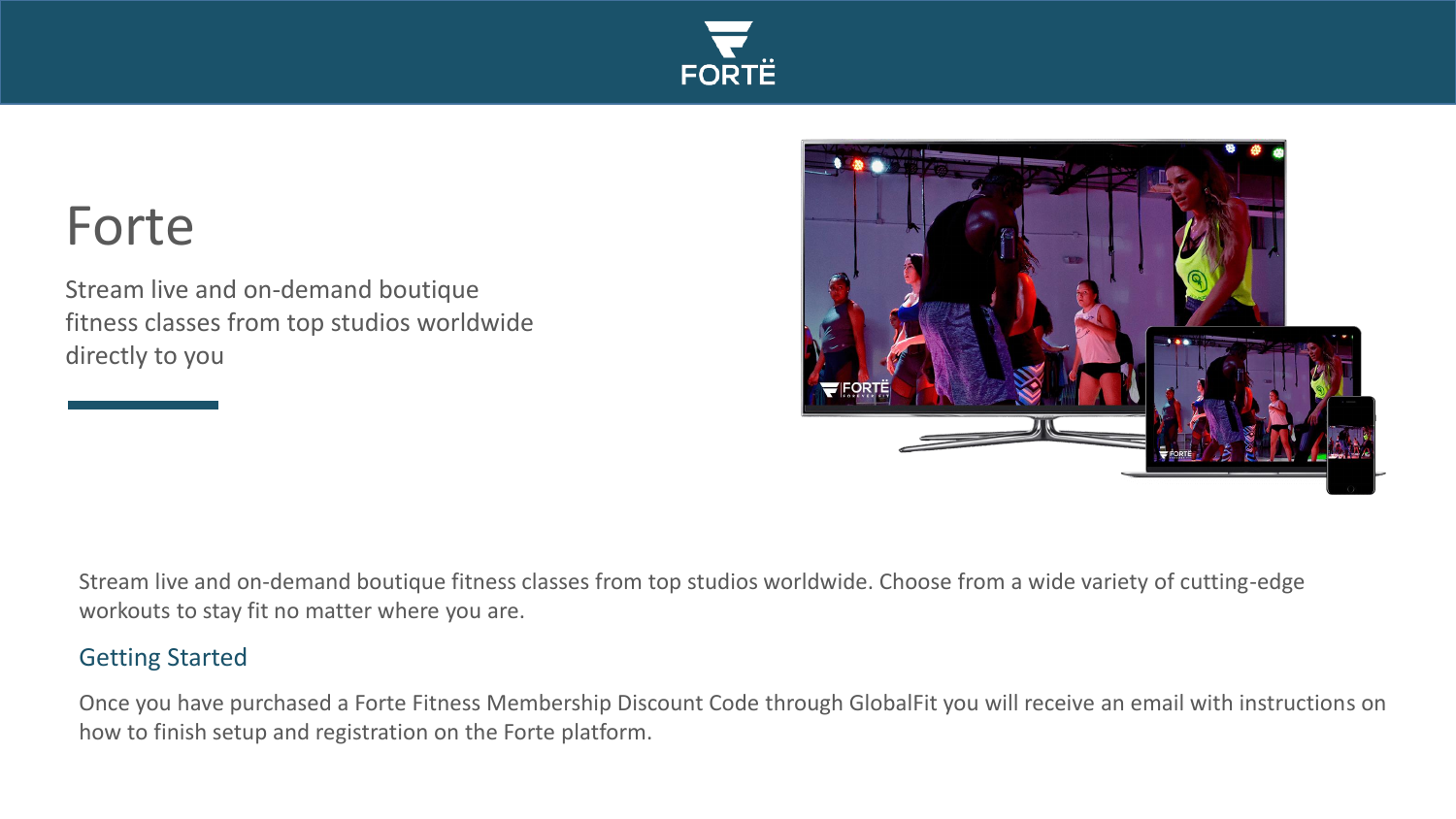#### WORLD OF DANCE

## World of Dance

Experience the #1 Online Dance Community



World of Dance offers livestreaming dance classes as well as access to a library of on demand classes.

#### Getting Started

After you have purchased a through the GlobalFit website, you will receive an email with information on how to download the app and finish setting up your account.